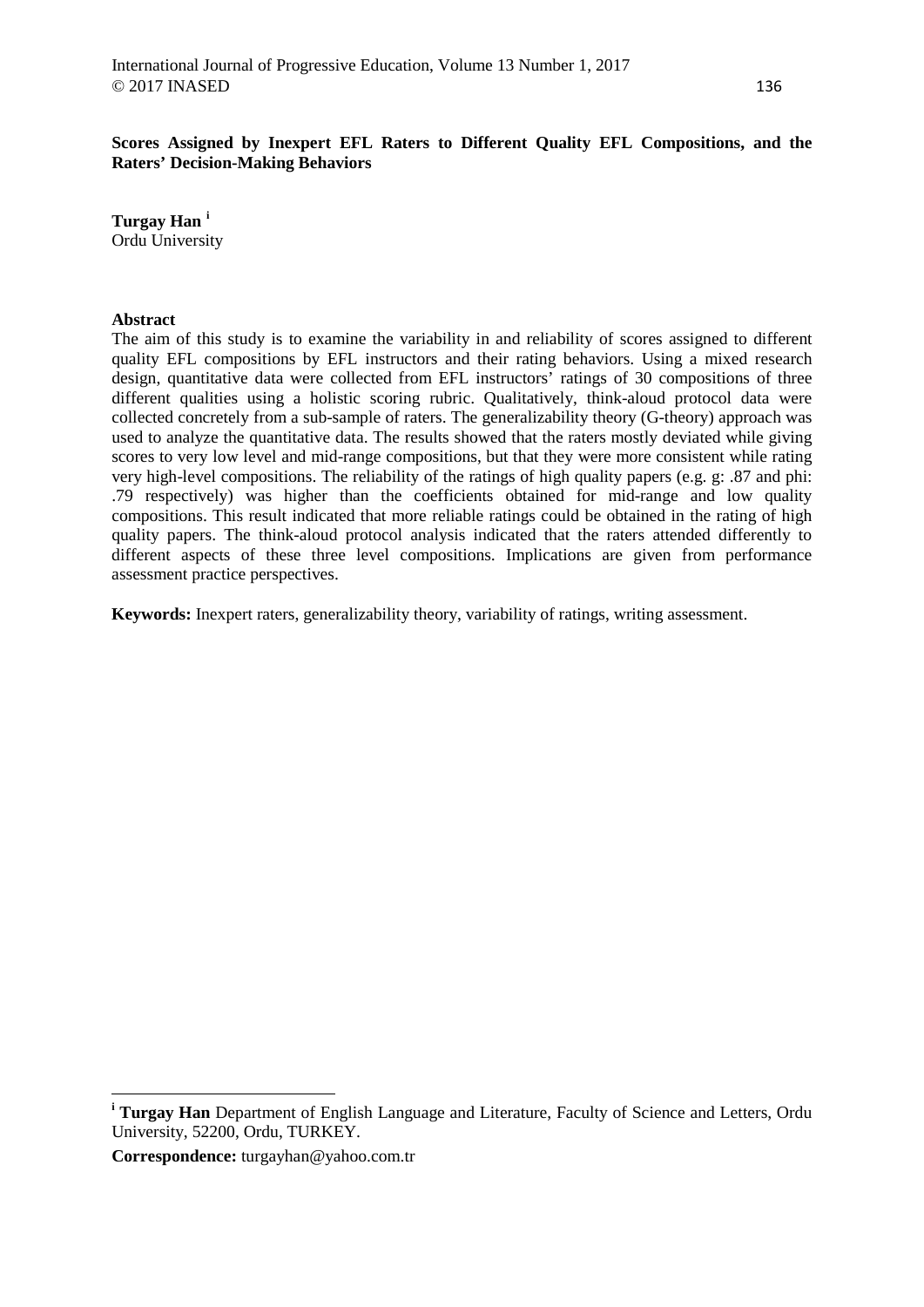#### **Introduction**

Performance assessment is a two-headed procedure that consists of real-life behavior observations or the simulation of that behavior, and in this sense assessing writing is performance assessment (Weigle, 2008) because it requires learners to show their actual writing performance. Assessing this performance is a difficult task due to the fact that the writing process has a multifaceted quality (Eryaman, 2008). The different aspects of writing performance make it challenging for raters to assess it. For example, social context may be a factor affecting the writing process (Baker, 2010). Further, the latter includes the language proficiency, conceptual knowledge and judgmental ability of the students (Heaton, 2003).

There are several arguments that suggest that assessing writing performance is a complex task. As writing is a complex part of language, assessing writing performance involves several variables. The first such variable is rater differences. While the rater's rating behavior is at one end of the spectrum (Gebril & Plakans, 2014; Lim, 2009), the rater's decision-making process is at the other end (Baker, 2010; Lim, 2009). Another issue is the rater's tendency to be severe or lenient (Huang, 2008; Lim, 2009). The rater's language background and rater training are also among the factors affecting the rating process (Chang, 2002; Shi 2001).

The effect of rubric type on writing scores is a second variable (Barkaoui, 2007; Han, 2013). Using different rating scales can contribute to scoring variance (Chang, 2002). While a holistic scale may be seen as suitable in some cases, an analytic scale may be favored in other circumstances (Bacha 2001; Knoch 2011).

The third and final variable is, inevitably, the learners. The learner's language proficiency (Huang, 2008;) and the effect of gender on writing scores (Green & Oxford 1995) are some factors which affect writing performance.

Beside the issue of the complexity of the writing assessment itself, the measurement of errors is among other issues associated with the assessment procedure (Brennan, 2011), because measuring the same trait more than once does not always give the same results, which raises the issue of the reliability of the measurement (Steyer, 2001). There are three theories which handle these issues, namely Classical Test Theory (CTT), Generalizability Theory (G-Theory) and IRT (Algina & Swaminathan, 2015; Brennan, 2010; 2011).

CTT is seen as the ancestor of G-Theory (Brennan, 2010; 2011). This theory is based on the equation that the observed score  $(X)$  equals the true score  $(T)$  plus random error  $(E)$  (Brennan, 2011). When a student is tested several times, the average of all the scores from these tests gives the true score in CTT (Rindskopf, 2015). Though this theory is frequently used in the social sciences, the most significant problem with the theory is its way of handling measurement error. While there are many factors affecting observed test scores, CTT brings together all the factors under the title of a single source of error (Brennan, 2010), and error is affected by investigator himself/herself even if s/he is not aware of this (Brennan, 2011). Because of this weakness of CTT, G-Theory was developed to deal with more than one error and with the extent to which various factors affect the errors (Matt & Sklar, 2015; Rindskopf, 2015). To give an example, imagine that each student is asked to write three short essays in a writing test and these essays are scored by two scorers; in this case, GT can be used to estimate the amount of variation which is caused by variation in essay topics and variation in raters (Rindskopf, 2015).

G-Theory is a theory that improves upon Classical Test Theory by investigating multiple errors and using analysis of variance (Brennan, 2010). Rather than reliability, dependability and generalizability are the terms used in G-Theory (Matt & Sklar, 2015). There are some strengths of G-Theory over Classical Test Theory. For example, G-Theory serves a wide range of areas, from education and business to medicine; similarly, it can be applied in a wide range of educational tests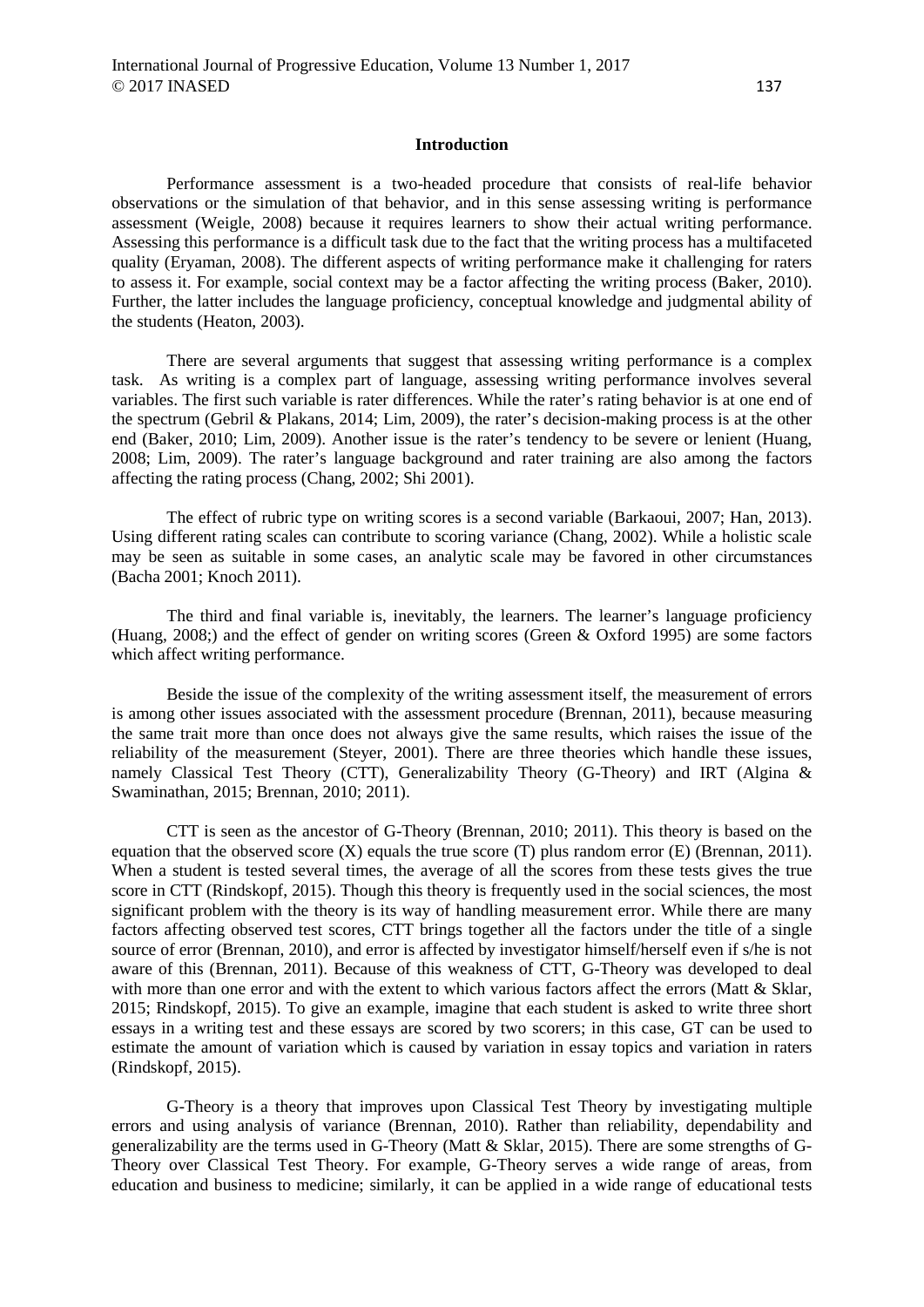## International Journal of Progressive Education, Volume 13 Number 1, 2017  $\odot$  2017 INASED 138

and testing programs (Brennan, 2010). The conceptual framework that it provides is seen to be one of its most important strengths (Brennan, 2010). Despite its superiority over CTT, the use of G-Theory by researchers is relatively low, and it is thought that this reluctance to use G-Theory may be due to the "incomplete understanding of the conceptual underpinnings of GT, the actual steps involved in designing and implementing generalizability studies, or some combination of both issues" (Briesch, Swaminathan, Welsh & Chafouleas, 2014; p.13).

Overall, G-Theory enables the analysis of more than one measurement facet simultaneously in the assessment of error, reliability and variability in scores (Brennan, 2001). In this sense, this study used G-Theory as a methodological framework.

Given that there has not been much research into the scores assigned to different quality EFL compositions in a G-Theory framework with the use of think-aloud data to investigate rater behaviors, the present study investigated the variability in and reliability of the scores assigned by EFL instructors to different quality compositions within a G-Theory framework, and the raters' decisionmaking behaviors while rating the compositions and simultaneously thinking-aloud.

## **Literature Review**

To date, there have been many studies on the factors affecting EFL/ESL writing scores as a result of rater impact, scale type impact and learner impact. Below is a review of the literature about these factors.

# **Rater Impact on Writing Scores**

One dimension of EFL/ESL writing assessment research has addressed rater impact on writing scores (e.g. Lim, 2009; Shi, 2001). In the main, think-aloud protocols, interviews (Chang 2002; Gebril & Plakans, 2014), inventories (Alaei, Ahmadi & Zadeh, 2014) and case studies (Shi, 2001) have been used in the conducting of such research studies.

In this context, rater impact on writing and the rater's rating behaviors are among the notable facets. For example, Baker (2010) has found in a study that all raters have their own rating behaviors. Similarly, Lim (2009) argues in his doctoral dissertation that raters tend to give scores in two ways: using their own interpretation or judgment strategies. In addition, Gebril and Plakans (2014) have found that raters generally tend to use judgment strategies rather than interpretation strategies.

The rater's decision-making behavior is another important feature of writing assessment studies. In a study, Huang (2008) found that decision-making was a significant factor that could decrease the variations in the writing scores. Moreover, Lim (2009) addressed three types of decision-making process, including general impression, personal reaction and first impression. In addition, Baker (2010) reached the conclusion, in his study, that raters mostly had a tendency to give scores according to their first impression. Alaei, Ahmadi and Zadeh (2014) have also noted in their study that scores given according to first impression are more time-saving and cost-effective.

The rater's tendency to be severe or lenient also draws attention in the studies (e.g. Baker, 2010; Esfandiari & Myford, 2013; Huang, 2008; Lim, 2009). Esfandiari and Myford (2013) concluded from their study that teacher assessors were more severe than self-assessors and peer assessors, and that this situation gave rise to great variability in writing scores. On the contrary, Lim (2009) argued that differences in severity did not produce any significant variation in writing scores in the end. Furthermore, Huang (2008) has addressed this problem in terms of the numbers of raters and proposed that it is essential to prevent discrepancies in rater severity and leniency when a great number of raters participate in the assessing writing process.

The impact of raters' L1 background on writing scores has been studied. For instance, Chang (2002) found in a study that there was little difference between the scores of native and non-native English speaker raters. Similar to this result, Shi (2001) found that there was no noticeable difference in the scoring of native and non-native English speaker raters. However, Huang (2008) found that raters' language backgrounds had a significant effect on writing scores.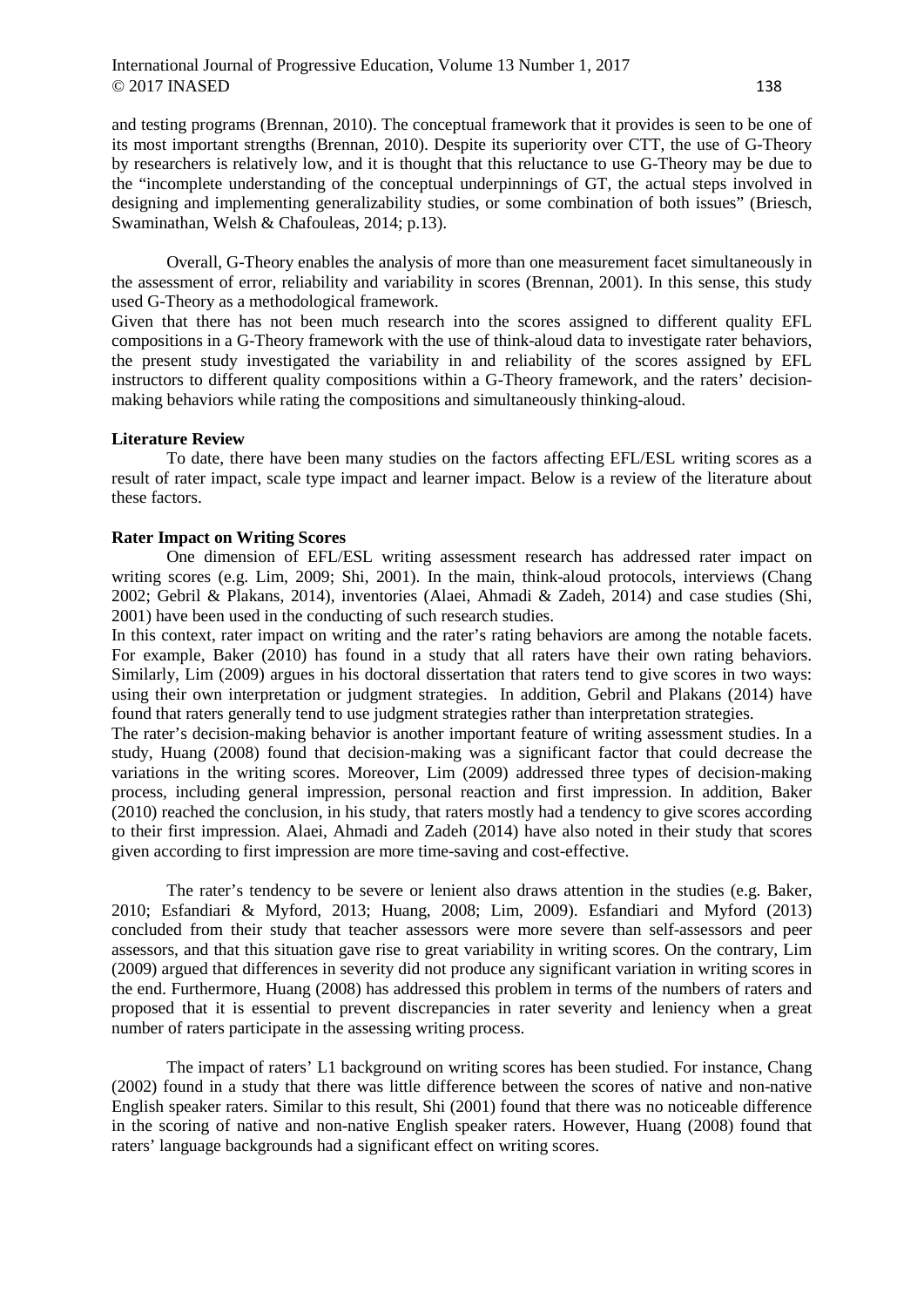Several research studies have also examined whether rater training impacts upon writing scores (e.g. Alaei, Ahmadi & Zadeh, 2014; Chang, 2002). For example, Alaei, Ahmadi and Zadeh (2014) suggest in their study that rater training is an essential factor in making raters aware of their potential errors in the rating process. Similarly, Chang (2002) argues that rater training is necessary in order for raters to have the same or similar scoring philosophies and to provide inter / intra-rater reliability. Gebril and Plakans (2014) also suggest in their study that rater training is needed in order to purify and clearly articulate the scoring decisions. On the other hand, Esfandiari and Myford (2013) have argued that diversity in writing assessment scores could not be eliminated to a high extent with rater training. Recently, Han (2013) examined whether holistic scores could be as reliable as analytic scores when raters received detailed rater training. It was found that holistic scores were as reliable as analytic scores.

# **Scale Type Impact on Writing Scores**

A second dimension of ESL writing assessment research has analyzed the impact of the rating scale on writing scores (e.g. Barkaoui, 2007; Chang, 2002; Han, 2013; Huang, 2008.). In his study, Chang (2002) found that there were significant scoring differences when raters used particular scale types. Similarly, Saeidi and Semiyari, (2011) suggested that there was a considerable difference between holistic and analytic scores. Barkaoui (2007) also noted this difference, but the findings of his study suggested that the holistic scale gave more reliable scoring results. In contrast, Knoch (2011) suggested that an analytic scale gave more reliable results and that this scale type had a significant effect on writing scores because of addressing a variety of descriptors differently from the holistic scales. Like Knoch (2011), Bacha (2001) favored analytic scoring in regard to its level of being informative compared with the holistic scale. Furthermore, Huang (2008) addressed the significance of the impact of rating scale types, and proposed that, unless rating scales provide a system for addressing the potential differences, they culminate in less consistent scores. In contrast to these findings, Alaei, Ahmadi and Zadeh (2014) found that some raters did not follow any holistic or analytic scale, but that they used their own rating styles which were not in accord with the criteria on rating scales. In addition, Reazaei and Lovorn (2010) also noted in their study that the raters had a tendency to give scores regarding the mechanical features of the students' writing, instead of the content, whichever scale they used.

#### **Learner Impact on Writing Scores**

A third dimension of study has addressed the scoring differences caused by learners (e.g. Baba, 2009; Huang, 2008; Lim 2009). The learners' proficiency levels in the EFL/ESL and language backgrounds are among the concerns of these studies. Huang (2008) suggested that ESL students had lower scores than Native English students; in addition, he argued that ESL students may have difficulty in understanding the writing tasks compared to Native English students and that they had difficulty while writing because of their linguistic deficiencies. Baba, (2009) has also reported a similar finding, asserting that the ability to use words appropriately to express ideas in a second language makes an excellent contribution to writing performance and scores. This finding is also supported by Kobrin, Deng and Shaw (2011).

There is some research which has studied the factor of gender. However, Lim 2009 has suggested that gender has little effect on writing scores, and that it is in favor of female learners. Green & Oxford (1995) have argued that women have a higher level of performance than men. Such research has focused on different aspects of writing, while examining the gender factor. For example, Breland, Bridgeman, and Fowles (1999) address this issue in terms of test types that have multiplechoice writing tests and essay writing, while Willingham and Cole (1997) address it in terms of prompts.

# **Quality of Papers**

Very little research has examined the link between the quality of a paper (low, medium or high) and the reliability of and variability in the scores assigned by raters (e.g. Cumming, 1985; 1990; Huang et al., 2014).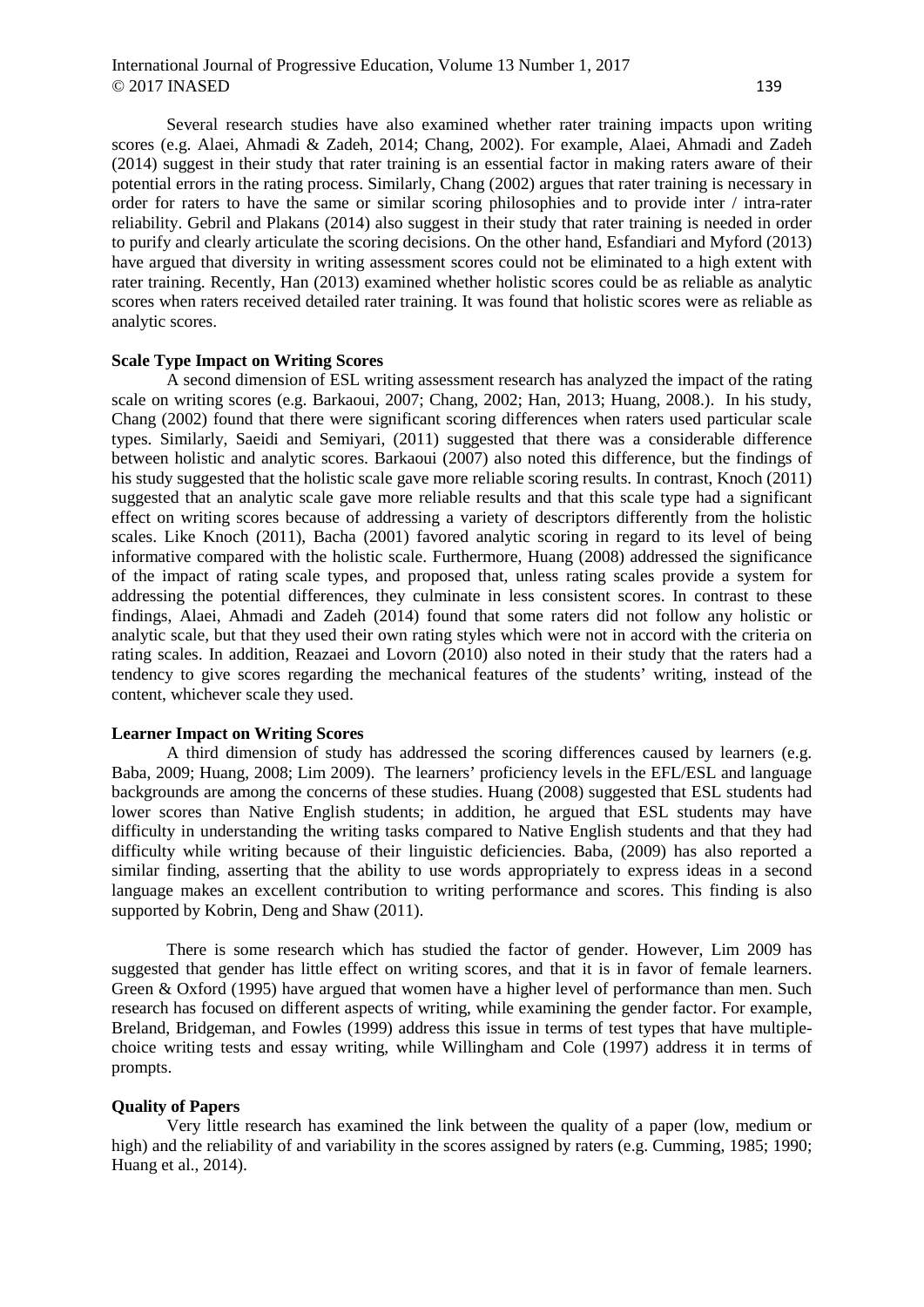# International Journal of Progressive Education, Volume 13 Number 1, 2017  $\odot$  2017 INASED 140

Cumming (1985) found that three ESOL raters focused their attention on different qualities while rating the same composition. Next, Mendelsoh and Cumming (1987) examined the difference between the scores assigned to different level ESL compositions and the perceptions of 26 university professors from different academic disciplines (i.e., Engineering, English literature, ESL). The results showed that engineering professors agreed on the ratings of high and low quality papers but differed on the ratings of the middle quality papers. Further, engineering professors gave more importance to language features than to rhetoric and the organization of ideas, while ESL professors attended more to rhetoric and the organization of ideas.

Cumming (1990) investigated whether raters distinguish students' writing proficiency and language proficiency while rating compositions holistically and how the raters (6 experienced and 7 inexperienced) behaved in this decision-making process. The EFL/ESL teachers rated 12 compositions by students with different proficiency levels (intermediate and advanced) and writing expertise (average and professionally experienced writers) in their L1. The results showed that all teachers distinguished students' L2 proficiency and writing skills as separate, non-interacting factors. Further, the raters' concurrent verbal report analyses indicated that both groups of raters differed significantly in using most of the 28 common decision-making behaviors. For example, the inexperienced and experienced raters differed significantly in terms of their ratings for "content" and "rhetorical organization", but not for "language use". The rater reliability of inexperienced raters' ratings for content and rhetorical organization was higher than that of the expert raters. Additionally, both groups of raters' ratings for language use significantly differed from their ratings for content and rhetorical organization. Overall, the ratings of the experienced group of raters for the three components of writing were consistent.

In a TOEFL research Project, Cumming, Kantor and Powers (2001) developed a framework in respect of 10 experienced raters' decision-making processes while rating ESL/EFL writings. The data was collected through think-aloud protocols. The results showed that the ESL/EFL raters paid greater attention to rhetoric and ideas in the very high quality essays compared to very low quality essays. ESL/EFL raters paid more attention to rhetoric and ideas in high quality essays compared to very low quality essays, while they consistently attended to language features in the high quality essays compared to the very low quality essays. Native-English-composition raters behaved in a similar manner.

More recently, Huang et al. (2014) investigated whether the quality of essays (i.e., low quality vs. medium quality vs. high quality) interfered with the assessment of ESOL students' writing at a Turkish university, using G-Theory for analyzing the data. Five EFL raters rated 9 compositions (3 low, 3 medium and 3 high quality) by undergraduate level EFL students, both holistically and analytically. The G-Theory approach was used to analyze the data. Raters were found to be more consistent in rating high quality papers. Further, scoring methods greatly impacted on the scoring of high quality compositions. The above-mentioned variations in scores negatively affect the reliability, validity, and fairness of the judgments about a student's writing performance (Han, 2013; Huang, 2008, 2009, 2011).

As the above research literature has indicated, some research has investigated the scores assigned to different quality EFL compositions (Mendelsohn & Cumming, 1987; Cumming, 1985; 1990; Huang, et al., 2014), but not the link between the quality of the papers, the ratings and the raters' decision-making behaviors while rating compositions at these three levels. Further, among these studies very few of them have used think-aloud protocols to analyze rater behaviors, especially in rating different quality writing (Cumming, 1990), although some research has benefitted from it in examining rating process, validity and fairness issues (Connor-Linton, 1995; Cumming, 1990; Cumming, Kantor & Powers, 2001; Sakyi, 2000; Vaughan, 1991; Weigle, 1994). On the other hand, research literature has indicated that empirical studies that investigate rater variation should look closely at the rating process (Connor-Linton, 1995) because think-aloud protocol data provides the "richest evidence" on the raters' decision-making behaviors while rating compositions. Therefore, this study aims at bridging this research gap. The following main research question guided this study: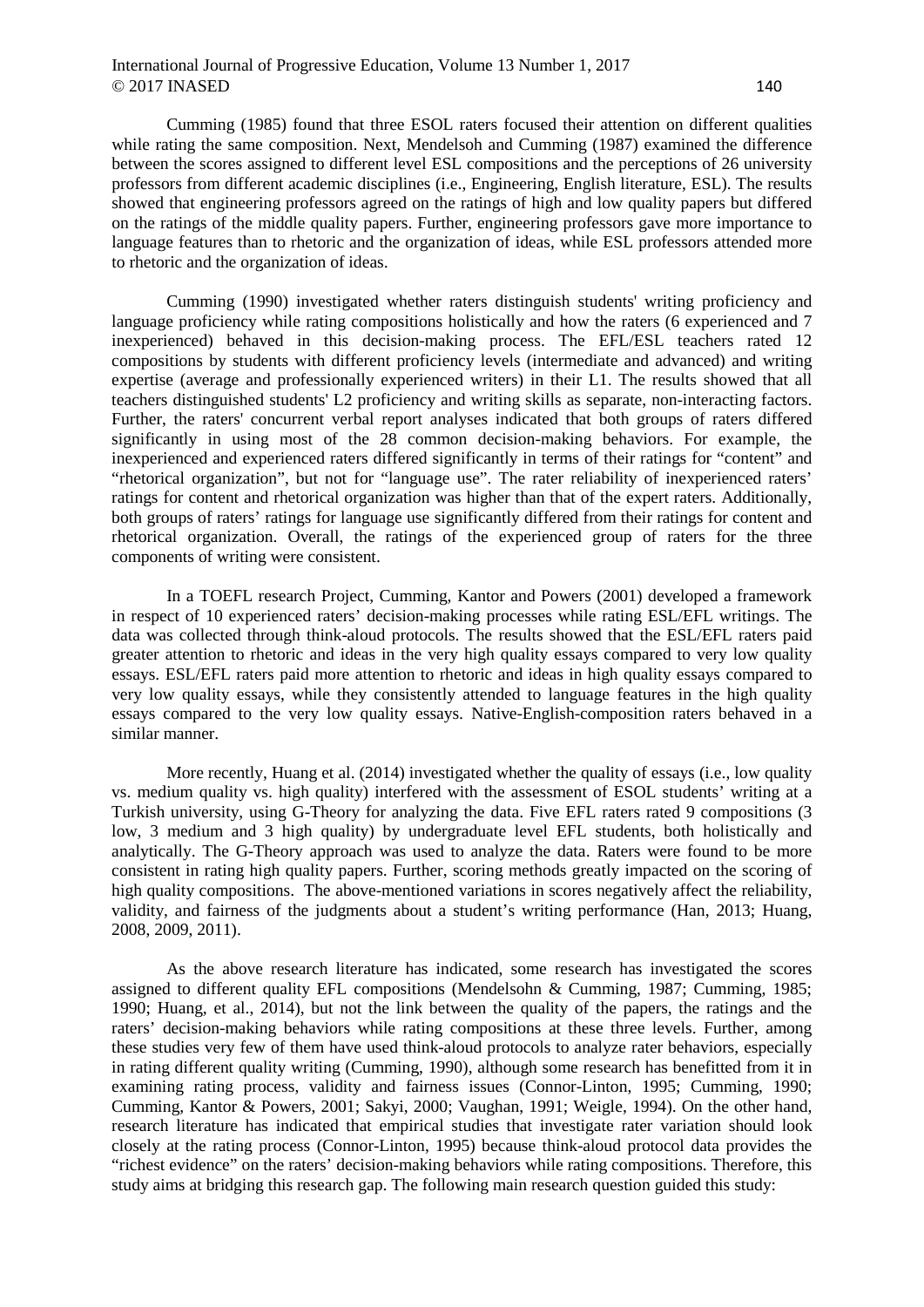What is the variability in and reliability of the scores assigned by EFL instructors to different quality compositions and how do they behave while rating the compositions? Further, within the G-Theory framework, the following three specific research questions were asked:

a. Are there differences among the holistic scores of the three different qualities of EFL papers?

b. What are the sources of score variation contributing to the score variability in the holistic scores assigned to the different quality EFL papers?

c. Does the reliability (e.g., dependability coefficients for criterion-referenced score interpretations) of the holistic scores differ among the scores assigned to the different quality EFL papers?

Further, the data derived from the think-aloud protocols with the raters were used to answer the following additional research question:

How do the raters make decisions while marking different quality EFL papers holistically?

### **Methodology**

The purpose of this study was to examine both the impact of writing quality (low-mediumhigh) on the variability in and reliability of EFL writing assessments in Turkey, and also rater behaviors using a mixed-methods research approach. Quantitatively, rating variability and reliability issues were examined employing the G-Theory approach. Qualitatively, think-aloud protocols were used with raters to explain the quantitative results further. The main research question was to determine "if there were any differences in the rating variability and reliability of the holistic writing scores assigned by the instructors to three different qualities of composition, and if the raters behaved differently across different qualities of papers while rating".

#### **Context of the study**

This study used writing quiz data, collected as part of the evaluation dimension of undergraduate classroom-based English examinations at the English Language and Literature Department of a state university in Turkey, where the medium of instruction is English. Generally, in the English Language and Literature Department, undergraduate classroom writing assignments and quizzes require undergraduate students to write an essay on one prompt in 45 minutes. Each time students are asked to write on a single topic that has been chosen for all students.

## **Obtaining Data**

An instructor at the English Language and Literature Department of a state university provided the writing samples necessary for the analysis. Firstly, argumentative short compositions, written using a word processor computer program (e.g. Microsoft word), by EFL students who took English Writing Skills courses were selected. Secondly, the participant instructors were first informed briefly about the context of the study. Then, they were invited to participate in the study as volunteer participating raters. Five raters were randomly selected from among the volunteers to rate the essays. In addition, think-aloud data was collected from the raters about their rating processes. The purpose of the think-aloud protocols was to elicit how they arrived at holistic scoring decisions while rating very low, mid-range and very high quality compositions.

## **Selection of Writing Samples**

The selection of the writing samples was undertaken as follows. Initially, all English instructors from three different universities were randomly allocated students' English writing samples, selected for data analysis from departmental impromptu writing examinations. The course teacher had not discussed the essay topics in class beforehand. Both tasks were argumentative and authentic in nature and the students were thought to be familiar with the content material used. The students were asked to respond to different argumentative writing tasks as an assignment.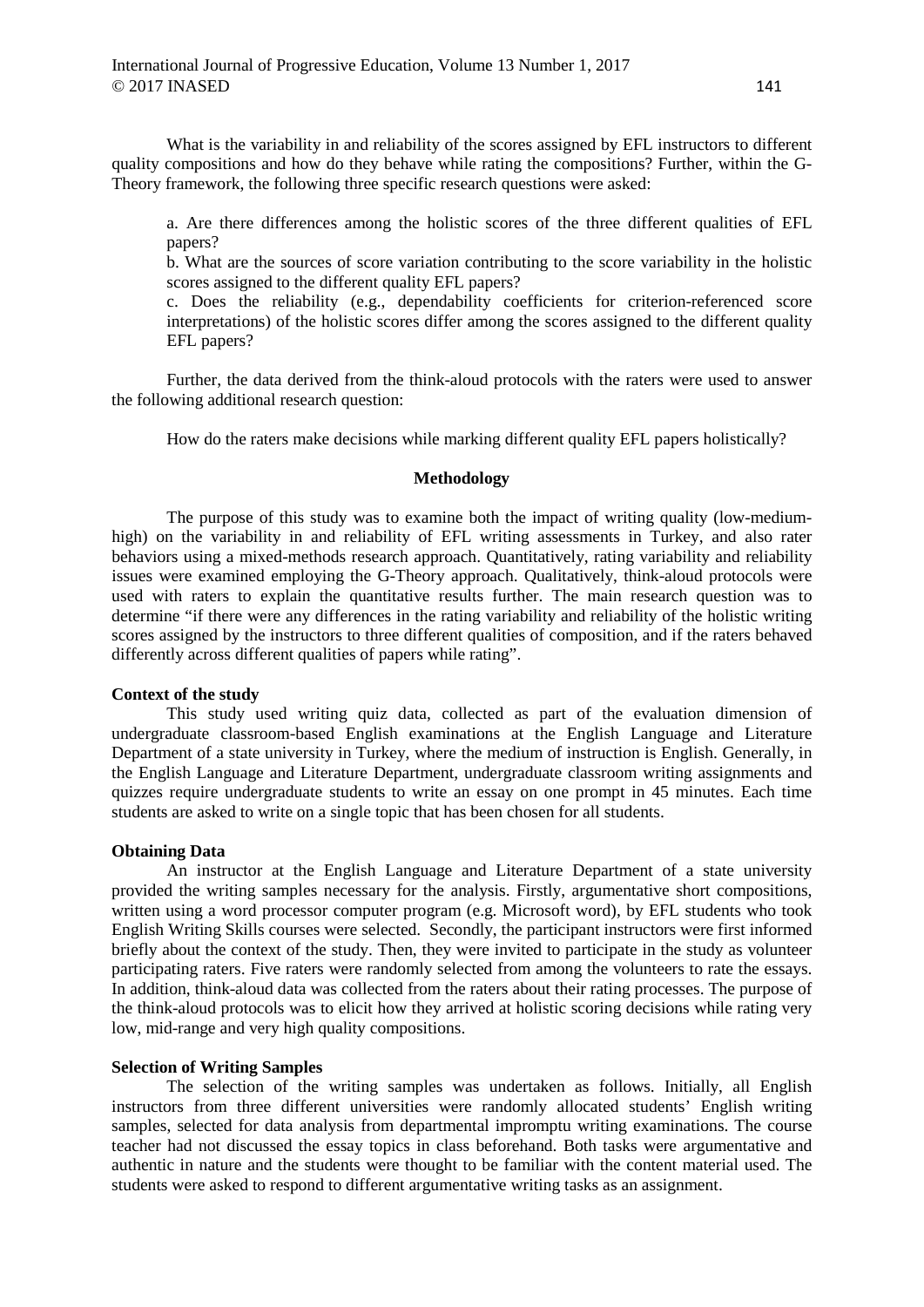Each instructor selected 10 argumentative essays written by nine undergraduate students outside of the class. These 30 papers were written by Turkish-speaking students as home assignments outside of the class and evaluated by the instructor as representing three different levels of quality (high, medium, and low) in order to maximize the differences among papers. A total of 30 papers were selected for this study.

## **Selection of Raters**

The five participating raters were selected from volunteering lecturers with various teaching backgrounds, but who were at least studying for an MA degree in the field of interdisciplinary EFL and who had 1-3 years' experience in EFL teaching. They had similar teaching and assessing ESL/EFL writing experience. All the raters who participated in this experimental study are professionals in the field of interdisciplinary English language teaching and regular employees of three universities in Turkey.

These five raters were all graduates from different English Language Teaching or English Language and Literature departments in Turkey. They were Turkish native speakers of English. The ages of the raters ranged from 25 to 30. Their experiences in teaching EFL writing and marking EFL essays were similar.

## **Rating Scale**

The instrument used in the study was a 10-point holistic scale, including five levels of score (see appendix A).

# **Training Raters to use the holistic scale in rating**

The rating procedure for this study consisted of three phases. First of all, the names of the students were deleted from the papers and they were given unique codes to provide unbiased conditions for raters. Secondly, two hours of rater training was given to the participant raters about how to use the scoring rubric. Then raters gave grades for each composition using the holistic rubric.

## **Training Raters in How to Think-aloud**

To train the raters to think-aloud, they were informed, in a two hour course, about what thinkaloud is and about how the think-aloud procedure is handled. Then, the raters read some articles and book chapters about the think-aloud procedure. After that, they watched some sample videos about the procedure. Lastly, all of the raters made a sample think-aloud record, listened to the recordings and made comments about each other's. After the think-aloud procedure had been explained, each rater recorded their-rating procedure for 6 compositions (2 high, 2 medium, 2 low) without knowing the qualities of the papers while rating.

## **Quantitative Data analysis**

Descriptive statistical analysis (mean and standard deviation) was conducted for the holistic scores of the low, medium, and high quality papers, respectively. The purpose of conducting descriptive statistical analysis was to obtain a general comparison of both the mean score and standard deviation differences among the papers of different qualities. Within the G-Theory framework, data were analyzed in the following three stages: 1) student nested within quality-by-rater (with paper quality fixed and all other facets random) mixed effects G-study; 2) student-by-rater random effects G-studies for low, medium, and high quality papers, respectively, and 3) calculation of G-coefficients (Huang & Foote, 2010).

### *Student nested within quality-by-rater mixed effects G-study*

A student nested within quality -by-rater (s:q x r) mixed effects G-study analysis (with paper quality fixed and all other facets random) was conducted. The purpose of this G- study was to obtain variance component estimates for the six independent sources of variation: quality (q), student nested within quality (s:q), rater (r), quality-by-rater (q x r), student nested within quality-by-rater (s:q x r), and the residual (p:q x r).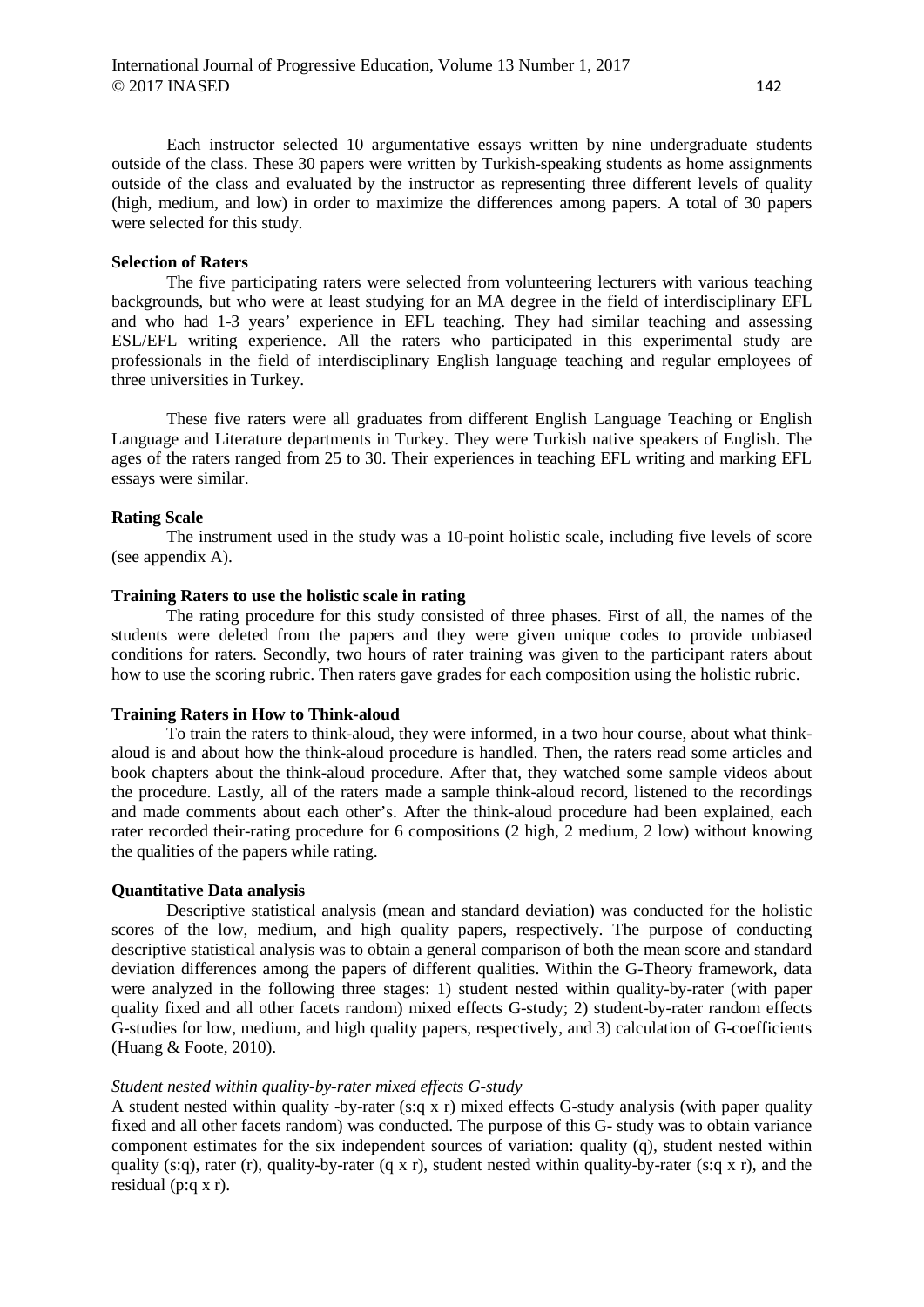Three separate paper-rater (p x r) random effects G-studies were conducted for low, medium, and high quality papers, respectively. The purpose of these G-studies was to obtain information for comparison among the low, medium, and high quality papers, in terms of score variability and reliability. It was hypothesized that there would be differences among these compositions of different qualities. With the implementation of these G-studies, the three independent sources of variation, namely, student (p), rater (r), and student-by-rater (p x r) for each quality level were obtained. Using the obtained variance components, G-coefficients for each quality level were then calculated in order to examine for reliability (cf. Huang, 2012).

## **Calculation of G-coefficients**

Two different reliability coefficients (phi- and G- coefficients) related to decisions (the interpretation of the criterion-referenced level of scores and of the norm-referenced level of scores) can be calculated through G-Theory analysis (Shavelson & Webb, 1991). Based on the paper-bymethod-by-rater (s x r) random effects G-studies results, the G-coefficient and phi-coefficient for each level of paper quality (low, medium, high) were calculated. The purpose of calculating these coefficients for each level of paper quality was to answer the second research question: Does the reliability of scores differ among essays of three different qualities? The computer program EduG was used for the G-studies. EduG is a computer program "based on the Analysis of Variance (ANOVA) and Generalizability Theory (G-Theory), and designed to carry out generalizability analysis" (EduG, 2015).

## **Qualitative Data Analysis**

Think-aloud protocol analysis for this study was conducted in several steps, following Cumming, Kantor and Power's (2001) protocol analysis approach. First, protocols were transcribed by two volunteer teachers and revised to a standard set of simple transcription conventions (c.f. Cumming, Kantor & Powers, 2001). Second, the transcriptions were double checked to assure accuracy by the researcher of this study and another researcher. Third, Cumming, Kantor and Power's (2001) modified version of the schemes developed by Cumming (1990) and Sakyi (2000), (see Appendix B) was used to describe decision-making behaviors while rating EFL compositions. This analysis identified three general decision-making categories that the raters made during the ratings of compositions. These categories were a) "self-monitoring of one's own rating behaviors", b) "the composition's realization", and c) "rhetorical and ideational elements, or the composition's accuracy and fluency in the English language" (Cumming, et al., 2001, p.16).

#### **Results**

This section includes quantitative and qualitative data analysis regarding the study. Descriptive analysis for the study is presented first, followed by G-Theory analyses, and, finally, the think-aloud protocol analysis is presented.

## **Descriptive Statistical Results**

Each of the papers was rated holistically by five independent raters on a ten-point rubric. Table 1 provides the descriptive statistics (i.e., the mean and standard deviation) for the scores of the very low, mid-range and very high quality papers used in the analysis.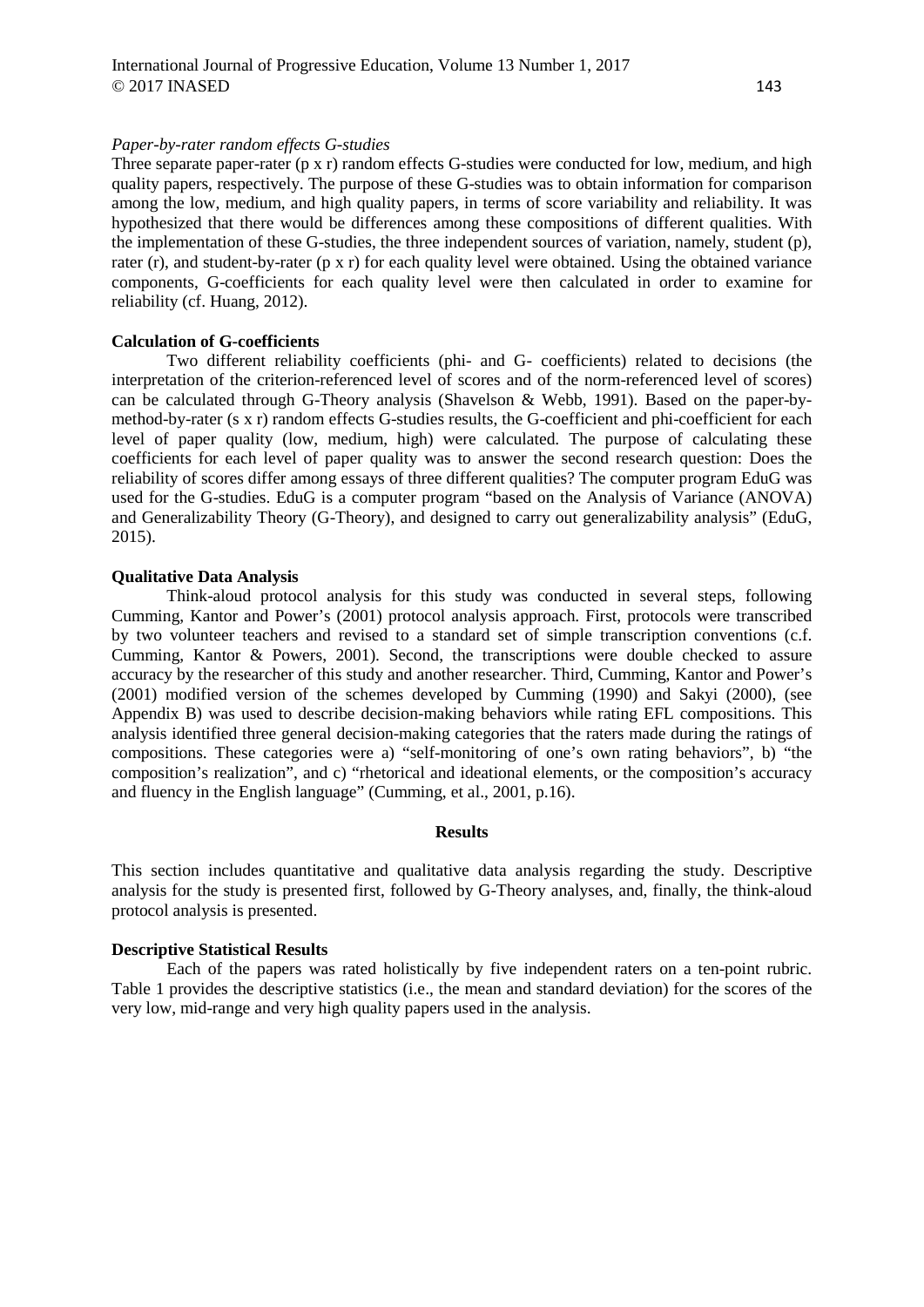| #Papers | <b>Very low level</b> |          | Mid-range |          | Very high level |           |
|---------|-----------------------|----------|-----------|----------|-----------------|-----------|
|         | m                     | sd       | m         | Sd       | m               | sd        |
| #1      | 5.50                  | 1.93     | 6.30      | 1.92     | 8.60            | $0.42***$ |
| #2      | 5.20                  | 1.30     | 6.50      | $2.74**$ | 7.80            | 1.64      |
| #3      | 4.80                  | 1.26     | 6.20      | $2.20**$ | 7.70            | 1.30      |
| #4      | 6.30                  | 1.92     | 5.80      | 1.30     | 8.20            | 0.97      |
| #5      | 4.90                  | 1.43     | 7.00      | 1.22     | 8.00            | 1.37      |
| #6      | 3.60                  | $0.96*$  | 7.00      | 1.46     | 8.40            | 1.08      |
| #7      | 5.50                  | 1.66     | 6.00      | 1.70     | 8.10            | 0.89      |
| #8      | 5.20                  | 1.35     | 6.40      | $2.27**$ | 8.00            | 0.71      |
| #9      | 5.00                  | $2.37**$ | 6.90      | 1.43     | 6.20            | 1.04      |
| #10     | 5.80                  | $2.17**$ | 6.80      | 1.35     | 6.90            | $0.42***$ |

**Table 1.** *Descriptive Statistics for very low, mid-range and very high quality papers*

Comparing the results of the very low, mid-range, and very high quality papers, the following three observations were made. First, the standard deviations for both the very low and mid-range quality papers are larger than 1.0, except for paper  $#6$  in the low quality category; and, in the high quality category, except for papers  $*1\#$ ,  $4\#$ ,  $\#7$ ,  $\#8$  and  $\#10$ , indicating that raters scored the very high quality papers more consistently compared to the other two quality levels. Further, papers \*\*#9 #10 in the low category and papers \*\*#2 # 3 and # 8 in the middle category have a large standard deviation of over 2, whereas, for the high quality papers, students \*\*\*#1 and #10 have standard deviations smaller than 0.5, indicating that the raters mostly deviated while giving scores to very low level and mid-range compositions, but that they were more consistent while rating very high level compositions.

### **G-theory Analyses**

### *Student Nested within Quality-by-Rater Mixed Effects G-study Results*

A student nested within quality-by-rater (s:q x r) mixed effects G-study analysis was conducted to obtain variance component estimates for the six independent sources of variation. The results are presented in Table 2.

| Source of variability | Df  |         | $\%$ |
|-----------------------|-----|---------|------|
| S:Q                   | 27  | 0.25611 | 6.0  |
|                       |     | 1.05621 | 24.8 |
|                       |     | 1.58343 | 37.2 |
| <b>RQ</b>             |     | 0.38472 | 9.0  |
| <b>SRQ</b>            | 108 | 0.97241 | 22.9 |
| Total                 | 149 |         | 100% |

**Table 2.** *Variance components for random effects SXR:Q design*

Table 2 reveals that the largest variance component (37.2% of the total variance) was attributable to the quality of the papers, in other words that there were considerable differences between compositions in terms of the standard of writing performance. The second largest variance component (4.39% of the total variance) was attributable to rater (r), in other words the raters differed in terms of the severity or leniency of their rating. The third largest component (22.9% of the total variance) was the residual variability arising from the interaction of the raters, the quality of the compositions and various unelucidated sources of error, whether systematic or unsystematic (Huang, 2007, 2008, 2012). The fourth largest variance component (9 % of the total variance) was attributable to quality-by-rater (qr), in other words there were large differences between raters in their ratings of papers of different quality. The fifth largest variance component (6 % of the total variance) was attributable to student nested within quality (s:q), in other words that scoring of students was very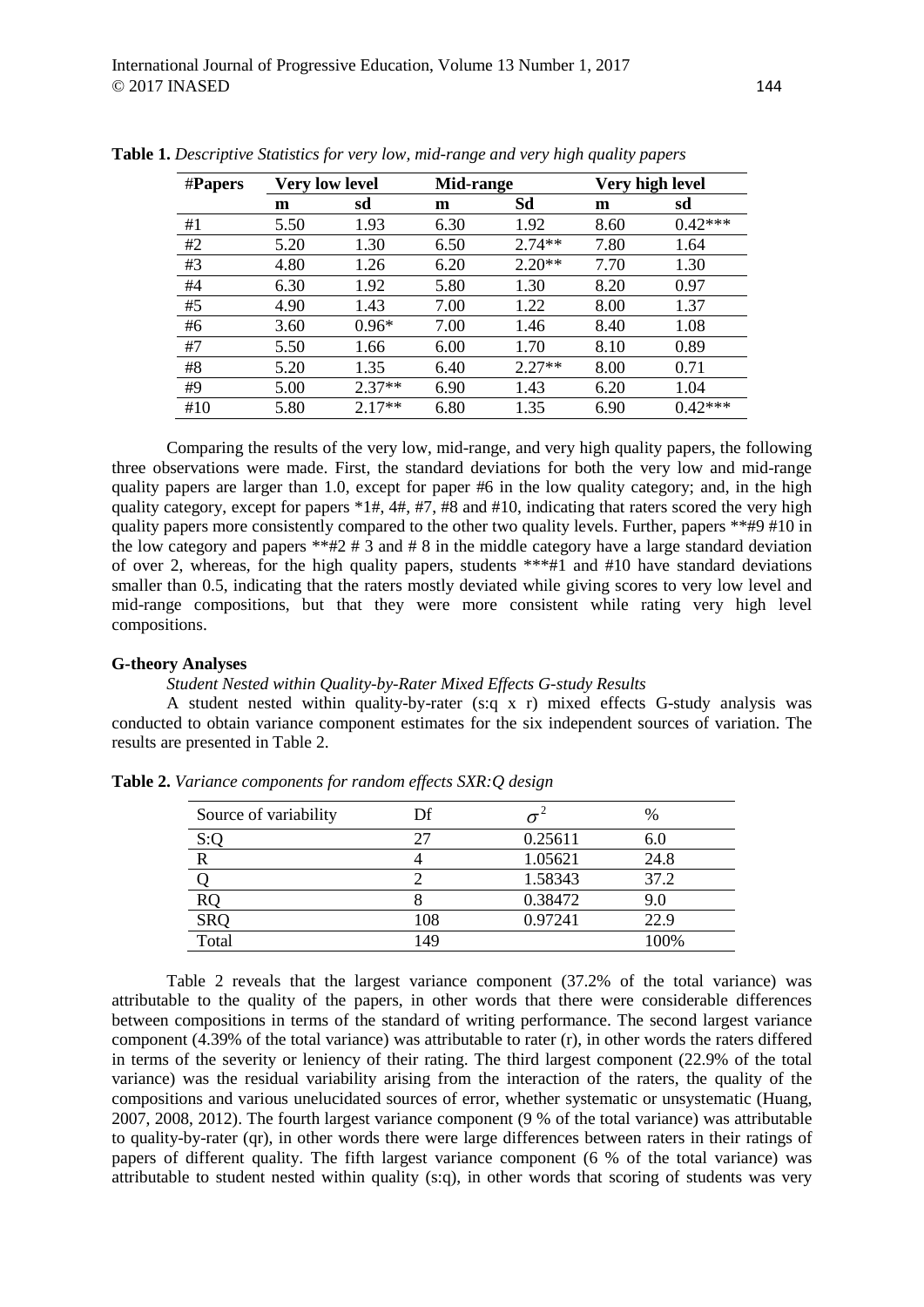different within each level of quality.

| Source    | df |         | %    |
|-----------|----|---------|------|
|           |    | 0.29417 | 9.3  |
|           |    | 1.77750 | 56.4 |
| <b>SR</b> |    | 1.08250 | 34.3 |
| Total     | 49 |         | 100% |

**Table 3.** *Variance components for random effects s x r G-study design (Low quality papers)*

Table 3 gives the student-by-rater results of the random effects G-studies for low quality papers. It reveals that the largest variance component (56.4% of the total variance) was attributable to rater (r), in other words that there was a considerable difference between raters in respect of the leniency with which they scored the ten low quality EFL papers. The second largest variance component (34.3% of the total variance) was the residual variability arising from the interaction of the raters, the papers and various unelucidated sources of error, whether systematic or unsystematic (Huang, 2007, 2008, 2012). The lowest variance component (9.3 % of the total variance) was attributable to the object of measurement, student (s), which reveals that the ten selected low quality EFL papers did not differ markedly in respect of quality.

**Table 4.** *Variance components for random effects s x r G-study design (middle quality papers)*

| Source    | Df  |         | $\%$    |
|-----------|-----|---------|---------|
|           |     | 0.07444 |         |
|           |     | 2.05028 | h I . 3 |
| <b>SR</b> | .30 | 1.21722 | 36.4    |
| Total     |     |         | 100%    |

Table 4 gives the student-by-rater results of the random effects G-studies for student papers of medium quality. These are similar to those in Table 3. They reveal that the largest variance component (61.3% of the total variance) was attributable to rater (r), in other words that there was a considerable difference between raters in respect of the leniency with which they scored the ten medium quality EFL papers. The second largest variance component (36.4% of the total variance) was the residual variability arising from the interaction of the raters, the papers and various unelucidated sources of error, whether systematic or unsystematic (Huang, 2007, 2008, 2012). The lowest variance component (2.2 % of the total variance) was attributable to the object of measurement, student (s), which indicates that the ten selected middle quality EFL papers did not differ markedly in respect of quality.

| Source    | df |         | $\%$ |
|-----------|----|---------|------|
|           |    | 0.39972 | 26.4 |
|           |    | 0.49500 | 32.7 |
| <b>SR</b> | 36 | 0.61750 | 40.8 |
| Total     | 10 |         | 100% |

**Table 5.** *Variance components for random effects s x r G-study design (high quality papers)*

Table 5 gives the student-by-rater results of the random effects G-studies for student papers of high quality. They reveal that the largest variance component (40.8% of the total variance) was attributable to the residual variability arising from the interaction of the raters, the papers and various unelucidated sources of error, whether systematic or unsystematic (Huang, 2007, 2008, 2012). The second largest variance component (32.7% of the total variance) was attributable to rater (r), which indicates that there was a considerable difference between raters in respect of the leniency with which they scored the ten high quality EFL papers. The lowest variance component (26.4 % of the total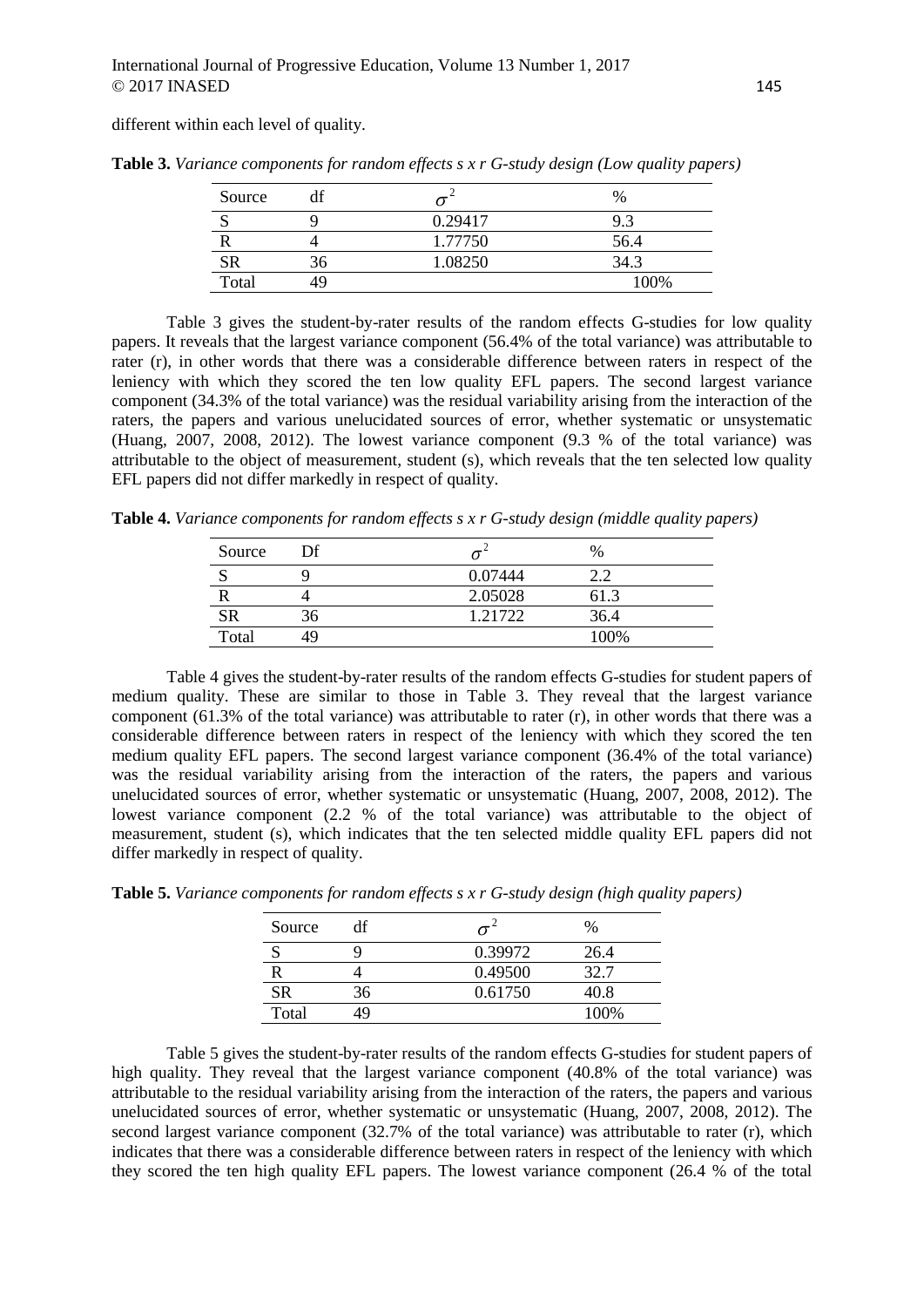variance) was attributable to the object of measurement, student (s), which indicates that the ten selected high quality EFL papers did not differ markedly in respect of quality

Using the student-by-rater random effects G-studies variance component results, the Gcoefficients for each quality were calculated and presented in Table 6.

|                | papers | raters | Phi coefficient | g-coefficiency |
|----------------|--------|--------|-----------------|----------------|
|                |        |        |                 |                |
| High quality   |        |        |                 |                |
| Middle quality |        |        |                 |                |
| Low quality    |        |        |                 |                |

**Table 6.** Dependability coefficients for ratings of low quality papers

As shown in Table 6, the phi-coefficient and G-coefficient obtained for the ratings of high quality papers for the current five-rater scenario (.87 and .79 respectively) were higher than the coefficients obtained for the mid-range and low quality compositions, while the lowest coefficients were obtained for the ratings of middle quality papers (.10 and .23, respectively). Further, the results show that both the phi-coefficient and the G-coefficient obtained for the ratings of the low quality papers were more than two times higher than the ratings of the middle quality papers (.58 and .34, respectively).

# **Qualitative Data Analysis**

The think-aloud protocols by 5 raters recorded for their rating procedure regarding the 6 compositions (2 high, 2 mid, 2 low) included different numbers of protocols. Table 7 shows the number of protocols and percentages for the three categories (self-monitoring, rhetorical and ideational, and language focus) in respect of the three qualities of composition (very high, mid-range and very low).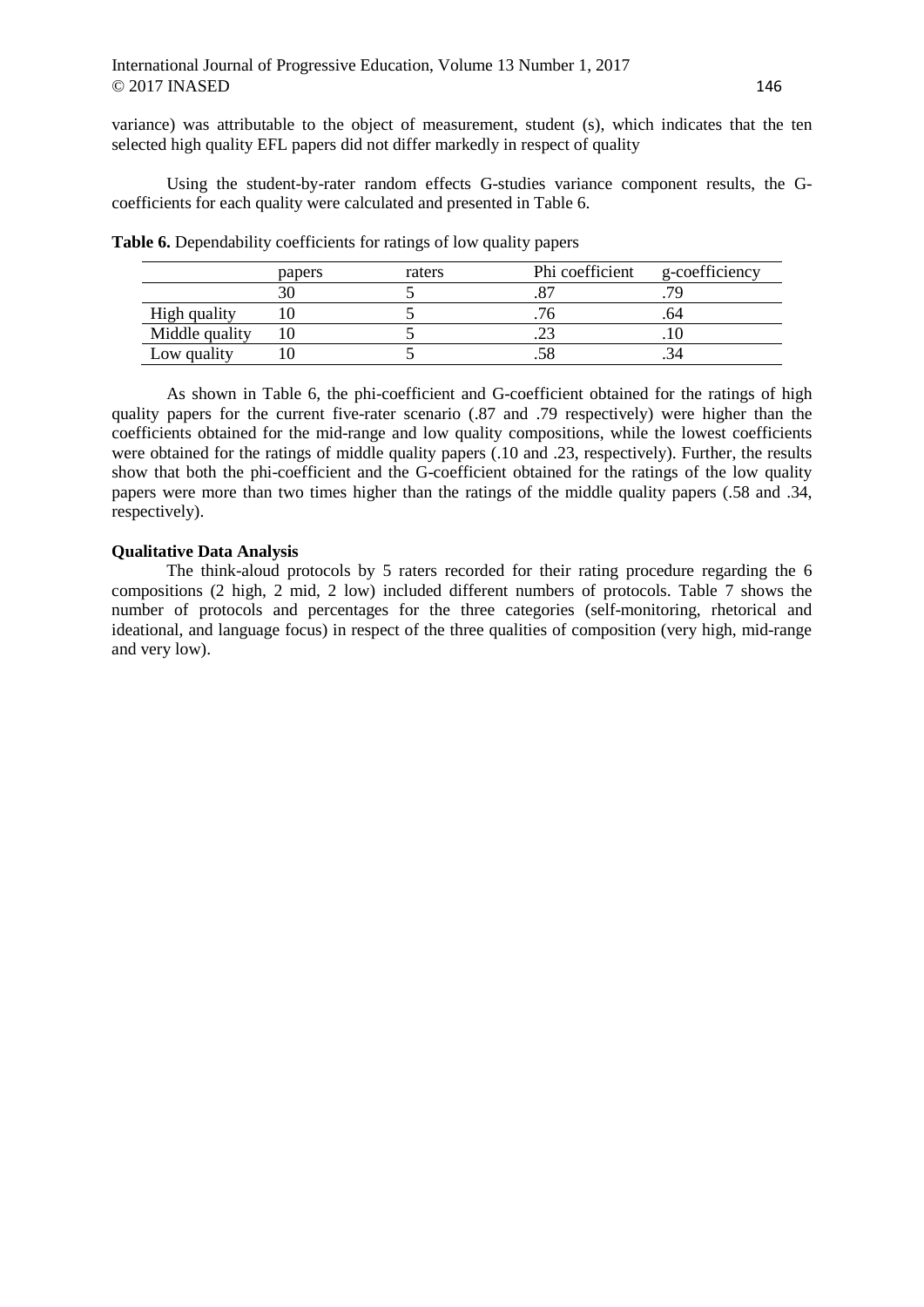|                  |                |                       | <b>Very low level compositions</b>  |                |                                    |               |    |                       |       |
|------------------|----------------|-----------------------|-------------------------------------|----------------|------------------------------------|---------------|----|-----------------------|-------|
|                  |                | Self-monitoring focus |                                     |                | Rhetorical and<br>ideational focus |               |    | Language Focus        |       |
| <b>RATERS</b>    |                | n                     | $\%$                                |                | n                                  | $\frac{0}{0}$ |    | n                     | $\%$  |
| R1               |                | $\overline{7}$        | 5.47                                |                | 8                                  | 6.25          |    | 17                    | 13.28 |
| R2               |                | $\overline{2}$        | 1.56                                |                | 10                                 | 7.81          |    | 16                    | 12.50 |
| R <sub>3</sub>   |                | 4                     | 3.13                                |                | $\overline{2}$                     | 1.56          |    | 8                     | 6.25  |
| R4               |                | 5                     | 3.91                                |                | 6                                  | 4.69          |    | 13                    | 10.16 |
| R <sub>5</sub>   |                | $\overline{7}$        | 5.47                                |                | 13                                 | 10.16         |    | 10                    | 7.81  |
| <b>Total:128</b> |                | 25                    | 19.53                               |                | 39                                 | 30.47         |    | 64                    | 50    |
|                  |                |                       | <b>Mid-range level compositions</b> |                |                                    |               |    |                       |       |
|                  |                | Self-monitoring       |                                     |                | Rhetorical                         |               |    | <b>Language Focus</b> |       |
|                  |                | n                     | %                                   |                | n                                  | $\%$          |    | $\mathbf n$           | $\%$  |
| R1               | 3              |                       | 2.10                                | $\overline{7}$ |                                    | 4.90          | 12 |                       | 8.39  |
| R <sub>2</sub>   | 3              |                       | 2.10                                | 11             |                                    | 7.69          | 16 |                       | 11.19 |
| R <sub>3</sub>   | $\overline{5}$ |                       | 3.50                                | 1              |                                    | 0.70          | 7  |                       | 4.90  |
| R4               | $\overline{4}$ |                       | 2.80                                | 6              |                                    | 4.20          | 18 |                       | 12.59 |
| R <sub>5</sub>   | 5              |                       | 3.50                                | 6              |                                    | 4.20          | 39 |                       | 27.27 |
| <b>Total:143</b> |                | 20                    | 13.99                               |                | 31                                 | 21.68         |    | 92                    | 64.34 |
|                  |                |                       | Very high level compositions        |                |                                    |               |    |                       |       |
|                  |                | Self-monitoring       |                                     |                | Rhetorical                         |               |    | Language Focus        |       |
|                  |                | $\mathbf n$           | $\%$                                |                | n                                  | $\%$          |    | $\mathbf n$           | $\%$  |
| R1               | 5              |                       | 3.50                                | 7              |                                    | 4.90          | 15 |                       | 10.49 |
| R2               | 6              |                       | 4.20                                | 9              |                                    | 6.29          | 16 |                       | 11.19 |
| R <sub>3</sub>   | 3              |                       | 2.10                                | $\overline{2}$ |                                    | 1.40          | 8  |                       | 5.59  |
| R4               | 3              |                       | 2.10                                | 5              |                                    | 3.50          | 20 |                       | 13.99 |
| R <sub>5</sub>   | $\overline{4}$ |                       | 2.80                                | 12             |                                    | 8.39          | 28 |                       | 19.58 |
| <b>Total:143</b> |                | 21                    | 14.69                               |                | 35                                 | 24.48         |    | 87                    | 60.84 |

**Table 7.** *Number and percentage of protocols for decision-making behaviors involving the three types of focus, for essays rated very low, mid range or very high*

Table 7 presents the number and frequency of protocols for all decision-making behaviors, including self-monitoring, ideational and rhetorical, and language for essays rated very low, mid range or very high by the EFL composition teachers. The results indicated that, firstly, even though the raters attended differently to different aspects of the three level compositions, the raters did more self-monitoring of their assessment behaviors for the very low level compositions (19.53 %). Yet, for mid-range and very high-level compositions the raters behaved similarly (13.99 % and 14.69 %, respectively). Further, the raters seem to have varied much in self-monitoring behavior while rating very low-level compositions. Next, the raters attended more to rhetoric and ideas when they rated very low-level compositions (30.47%) compared to compositions at the other levels (21.68 % and 24.48 % respectively). Further, the raters seem to be more consistent in this behavior while rating very high level compositions. Finally, when rating mid-range and very high-level compositions, the raters paid relatively more attention to language features (64.34 % and 60.84% respectively).

### **Discussion and conclusion**

The first research question attempted to examine if there was any score variation among the scores assigned by the raters to the EFL compositions of different qualities. The descriptive results indicated that the raters mostly deviated while giving scores to very low level and mid-range compositions, but that they were more consistent while rating very high-level compositions. This is because "essays which fall in the midrange are often most difficult for readers to assess since they usually contain characteristics of high and low levels of writings" (Elbow, 1993 cited in Russikoff,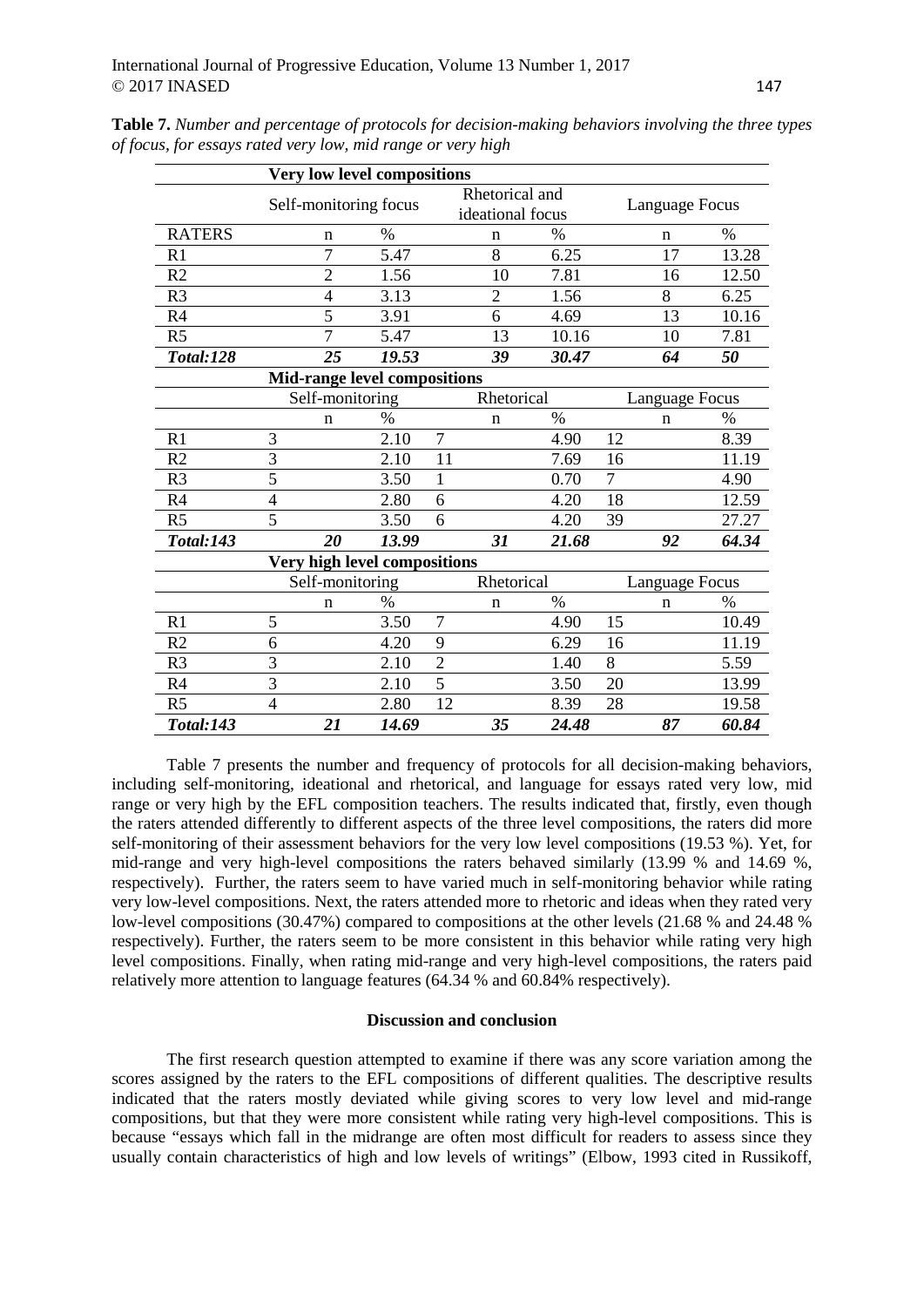1995, p.2; Hamp-Lyons, 1991). For example, Mendelsohn and Cumming (1987) and Huang et al., (2014) found that raters differed on the ratings of middle quality papers.

The second research question examined the sources of score variation contributing to the score variability of the holistic scores assigned to the different quality EFL papers. The G-Theory analyses showed that there was a large difference in writing performance that could be attributed to the qualities of essays (37.2%). Further, raters did differ considerably from one another in terms of leniency in marking the 10 very low and 10 mid-range quality EFL papers (56.4 % and 61.3% respectively), whereas raters (r) (32.7% of the total variance) differed less from one another in terms of leniency in marking the 10 high quality ESOL papers. This G-Theory analysis confirmed the descriptive results, as there was more score consistency in the ratings of high quality papers. These results were consistent with those of a previous study (Huang, et al., 2014). Further, Esfandiari and Myford (2013) indicated that variability in writing scores stems from the type of assessment, and that teacher assessors could be more severe than self-assessors and peer assessors. Yet, Lim (2009) argued that severity differences did not produce any significant variation in writing scores at the end. In this context, Huang (2008) has proposed that it is essential to prevent discrepancies in rater severity and leniency when a great number of raters participate in the writing assessment process.

The third research question aimed at investigating the reliability of relative and absolute (phicoefficient and G-coefficient) score differences assigned to compositions at the three levels of quality. The reliability coefficients for the ratings of high quality papers (g: .87 and phi: .79, respectively) were higher than the coefficients obtained for the mid-range and low quality compositions, with the lowest coefficients obtained for the ratings of middle quality papers (.10 and .23 respectively). Further, the coefficients obtained for the ratings of the low quality papers were more than two times higher than for the ratings of the middle quality papers (.58 and .34 respectively). This result indicated that more reliable ratings could be obtained for high quality papers. This result is in parallel with a study by Huang et al. (2014) which found that raters were most consistent in rating high quality papers. However, it was also found that the scoring method (holistic or analytic) greatly impacted upon the scoring of high quality EFL papers, but that the scoring method did not impact upon the scores for low quality papers.

Finally, the last research question was aimed at examining raters' decision making behaviors (self-monitoring, ideational and rhetorical, or language) while rating the three different quality compositions. The raters attended differently to different aspects of these three levels of composition. Specifically, while the raters did more self-monitoring of their assessment behaviors on the very lowlevel compositions (19.53 %), they behaved similarly for mid-range and very high-level compositions (13.99 % and 14.69 %, respectively). Further, there was much variation in self-monitoring behavior while rating very low-level compositions. Next, the raters attended more to rhetoric and ideas when they rated very low-level compositions (30.47%) compared to mid-range and high quality compositions (21.68 % and 24.48%, respectively). Further, the raters seemed to be more consistent in this behavior while rating very high level compositions. Finally, when rating mid-range and very high-level compositions, the raters seemed to devote relatively more attention to language matters (64.34% and 60.84%, respectively). There is a discrepancy between the results of this study and previous research in this respect: one study found that ESL professors gave more weight to rhetorical organization (Mendelsohn & Cumming, 1987), and some other studies have indicated that raters mostly give lower scores to compositions that have poor linguistic features such as lexicon and simple sentence structures (Engber, 1995; Russikoff, 1995; Song & Caruso, 1996; Vaughan, 1991).

There are two limitations that need to be acknowledged regarding this study. Firstly, the large residual variance component for low, mid-range, and high quality EFL papers (34.3 %, 36.4% and 40.8% respectively) in the G-studies indicates that other facets might have attributed to the score variance. Large residual effects may stem from hidden facets (Brennan, 2001). "The variance of the hidden facets is included in the residual variance, thus leading to a larger residual than when the facet is explicitly considered" (Huang et al., 2014, p.144). Secondly, this study included a single task type. However, available research has found that task types affect the variability and reliability of composition scores (Huang, 2008; Lee & Kantor, 2005).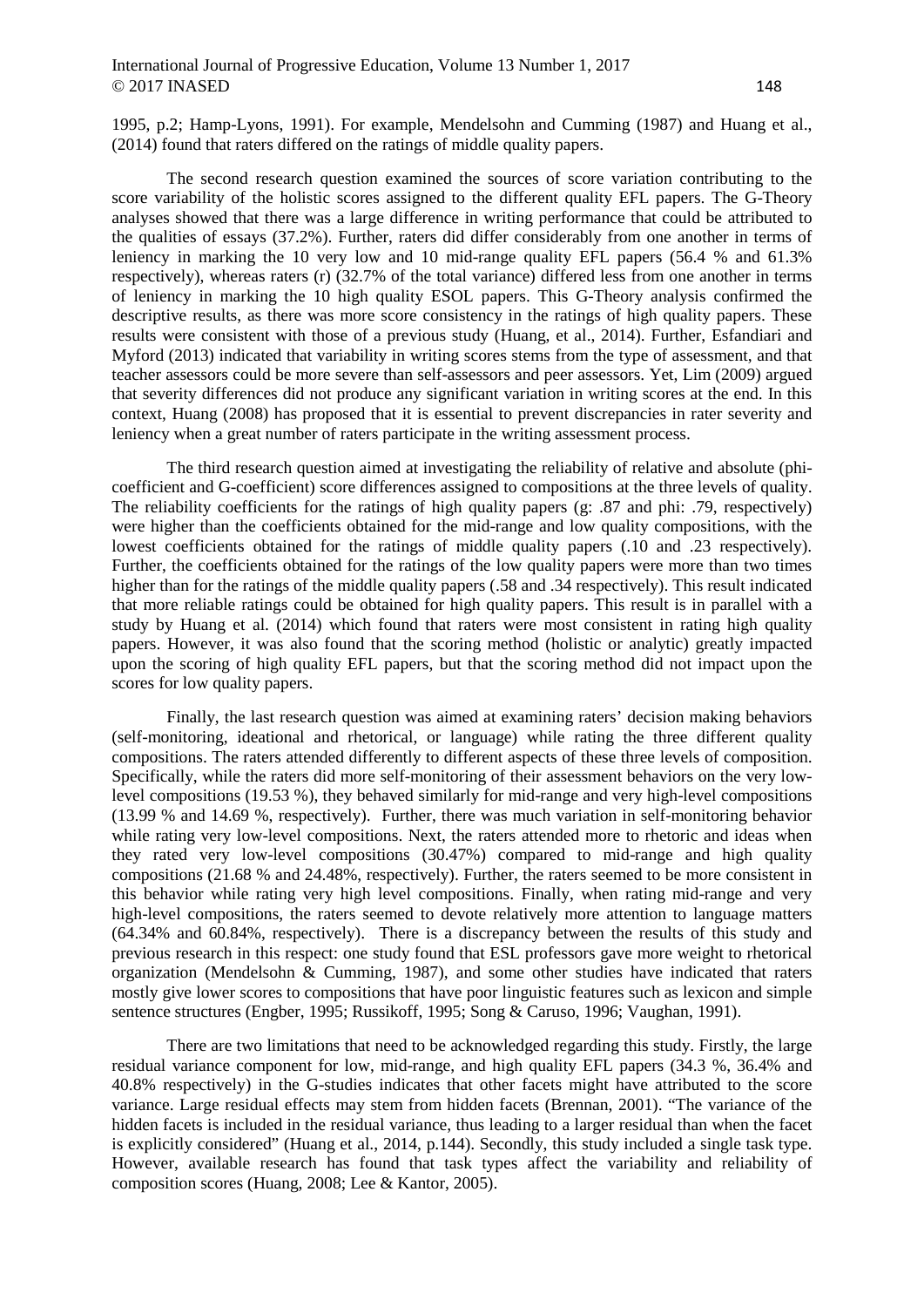In conclusion, the results of this study have proved that the link between paper quality and rating scores is variable. Moreover, this variation directly affects fairness issues. It can be inferred that teachers of writing and assessment professionals should receive comprehensive training regarding how to assess different qualities of composition (Huang & Foote, 2010; Huang et al., 2014). Finally, further research could investigate the link between task types, rater experience and scores assigned to different qualities of composition.

## **Acknowledgement**

I would like to thank Gamze Tekin who helped me in double-checking and coding the data, Elif Tokdemir-Demirel for providing the compositions and finally Catherine Akça for proof reading the paper.

#### **References**

- Alaei, M. M., Ahmadi, M., & Zadeh, N. S. (2014). The impact of rater's personality traits on holistic and analytic scores: Does genre make any difference too?. *Procedia-Social and Behavioral Sciences*, *98*, 1240-1248. http://dx.doi.org/10.1016/j.sbspro.2014.03.539
- Algina J. & Swaminathan H. (2015). Psychometrics: Classical test theory. *International Encyclopedia of the Social & Behavioral Sciences,* 423-430. http://dx.doi.org/10.1016/B978-0-08-097086- 8.42070-2
- Baba, K. (2009). Aspects of lexical proficiency in writing summaries in a foreign language.*Journal of Second Language Writing, 18*, 191-208. http://dx.doi.org/10.1016/j.jslw.2009.05.003
- Bacha, N., (2001). Writing evaluation: What can analytic versus holistic essay scoring tell us?*System,29*, 371-383. http://dx.doi.org/10.1016/S0346-251X(01)00025-2
- Baker, B. A. B. (2010). Playing with the stakes: A consideration of an aspect of the social context of a gatekeeping writing assessment. *Assessing Writing,15*,133–153. http://dx.doi.org/10.1016/j.asw.2010.06.002
- Barkaoui, K. (2007). Rating scale impact on EFL essay marking: A mixed-method study. *Assessing Writing, 12*, 86–107. http://dx.doi.org/10.1016/j.asw.2007.07.001
- Breland, H., Bridgeman, B., & Fowles, M. (1999). Writing assessment in admission to higher education: Review and framework (GRE Board Report No. 96-12R). Princeton, NJ: Educational Testing Service. Retrieved from https://www.ets.org/Media/Research/pdf/RR-99-03-Breland.pdf on October 26, 2015
- Brennan R. L. (2010). Generalizability theory. *International Encyclopedia of Education*, 61-68. http://dx.doi.org/10.1016/B978-0-08-044894-7.00246-3
- Brennan R. L. (2011). Generalizability theory and classical test theory. *Applied Measurement in Education, 24*(1), 1-21. http://dx.doi.org/10.1080/08957347.2011.532417
- Brennan, R. L. (2001). *Statistics for social science and public policy: Generalizability theory*. New York: Spr inger -Verlag.
- Briesch A. M., Swaminathan H., Welsh M. & Chafouleas S. M. (2014). Generalizability theory: A practical guide to study design, implementation, and interpretation. *Journal of School Psychology, 52* (1), 13-35. http://dx.doi.org/10.1016/j.jsp.2013.11.008
- Chang, Y. (2002). EFL teachers' responses to L2 writing. Reports Research (143). Retrieved from http://files.eric.ed.gov/fulltext/ED465283.pdf on March 23, 2015
- Connor-Linton, J. (1995). Looking behind the curtain: What do L2 composition ratings really mean? *TESOL Quarterly, 29*(4), 762-765. http://dx.doi.org/10.2307/3588174
- Cumming, A. (1985). *Responding to the writing of ESL students*. In Patterns of development. A. Pare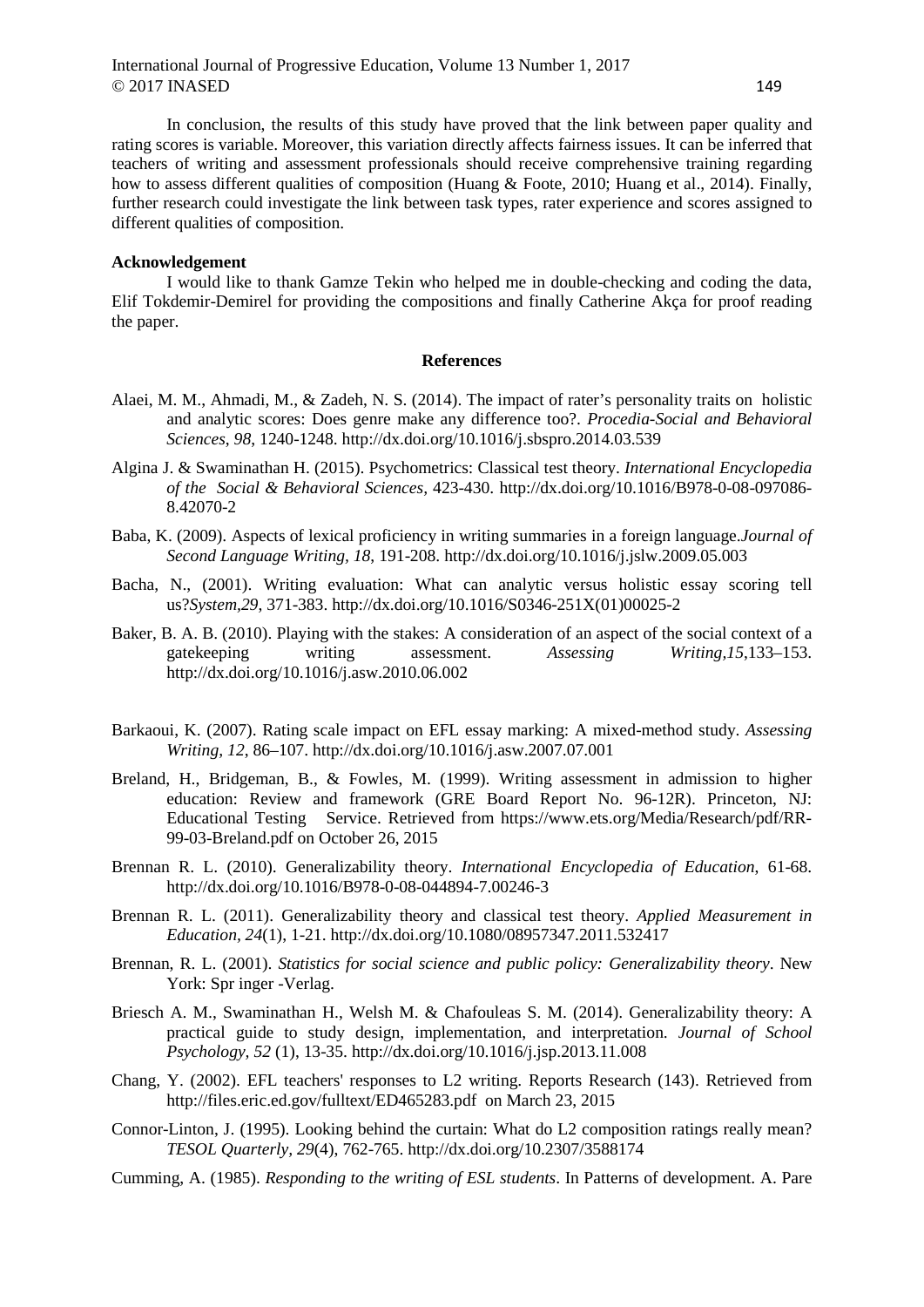& M. Maguire (Eds.). Ottawa: Canadian Council of Teachers of English.

- Cumming, A. (1990). Expertise in evaluating second language composition. *Language Testing, 7*, 31- 51. http://dx.doi.org/10.1177/026553229000700104
- Cumming, A., Kantor, R., & Powers, D.E. (2001). Scoring TOEFL Essays and TOEFL 2000 Prototype Writing Tasks: An Investigation Into Raters' Decision Making and development of a Preliminary Analytic Framework (TOEFL Monograph Series Rep. No. 22). Princeton, NJ: Educational Testing Service.
- EDUG (2015). Edug. Retrieved from http://www.irdp.ch/edumetrie/eduGeng.htm on October 15, 2015.
- Engber, C. A. (1995). The relationship of lexical proficiency to the quality of ESL compositions. *Journal of Second Language Writing, 4*, 139-155. http://dx.doi.org/10.1016/1060- 3743(95)90004-7
- Eryaman, M. Y. (2008). Writing, method and hermeneutics: Towards an existential pedagogy. *Elementary Education Online, 7*(1), 2-14.
- Esfandiari, E., & Myford, C. M. (2013). Severity differences among self-assessors, peer-assessors, and teacher assessors rating EFL essays. *Assessing Writing,18*(2), 111–131. http://dx.doi.org/10.1016/j.asw.2012.12.002
- Gebril, A., & Plakans, L. (2014). Assembling validity evidence for assessing academic writing: Rater reactions to integrated tasks. Assessing Writing, 21, 56–73. http://dx.doi.org/10.1016/j.asw.2014.03.002
- Green, J. M. & Oxford R. (1995). A closer look at learning strategies, L2 proficiency, and gender. *Tesol Quarterly, 29*(2), 261-418. http://dx.doi.org/10.2307/3587625
- Han, T. (2013). The impact of rating methods and rater training on the variability and reliability of EFL students' classroom-based writing assessments in Turkish universities: An investigation of problems and solutions. Atatürk university, Erzurum, Turkey.
- Hambleton, R. K., & Jones, R. W. (1993). Comparison of Classical test Theory and Item Response Theory and Their Applications to Test Development. *Educational Measurement: Issues and Practice, 12*(3), 38-47.
- Hamp-Lyons, L. (1991). Scoring Procedures for ESL Contexts. L. Hamp-Lyons (Ed.). *Assessing Second Language Writing in Academic Contexts* (pp. 241-277). Norwood, NJ: Ablex
- Heaton J. B. (2003). *Writing English language tests*. USA: Longman.
- Huang, J. (2007). *Examining the Fairness of Rating ESL Students' Writing on Large-Scale Assessments* (Unpublished Doctoral Dissertation). Canada: Queen's University.
- Huang, J. (2008). How accurate are ESL students' holistic writing scores on large-scale assessments? – A generalizability theory approach. *Assessing Writing, 13*(3), 201-218. http://dx.doi.org/10.1016/j.asw.2008.10.002
- Huang, J. (2009). Factors Affecting the Assessment of ESL Students' Writing. *International Journal of Applied Educational Studies, 5*(1), 1-17.
- Huang, J. (2011). Generalizability Theory As Evidence of Concerns about Fairness in Large-Scale ESL Writing Assessments. *TESOL Journal, 2*(4), 423-443. http://dx.doi.org/10.5054/tj.2011.269751
- Huang, J. (2012). Using generalizability theory to examine the accuracy and validity of large-scale ESL writing. *Assessing Writing, 17*(3), 123-139. http://dx.doi.org/10.1016/j.asw.2011.12.003
- Huang, J., & Foote, C.J. (2010). Grading Between Lines: What Really Impacts Professors' Holistic Evaluation of ESL Graduate Student Writing? *Language Assessment Quarterly, 7*(3)*,* 219- 233.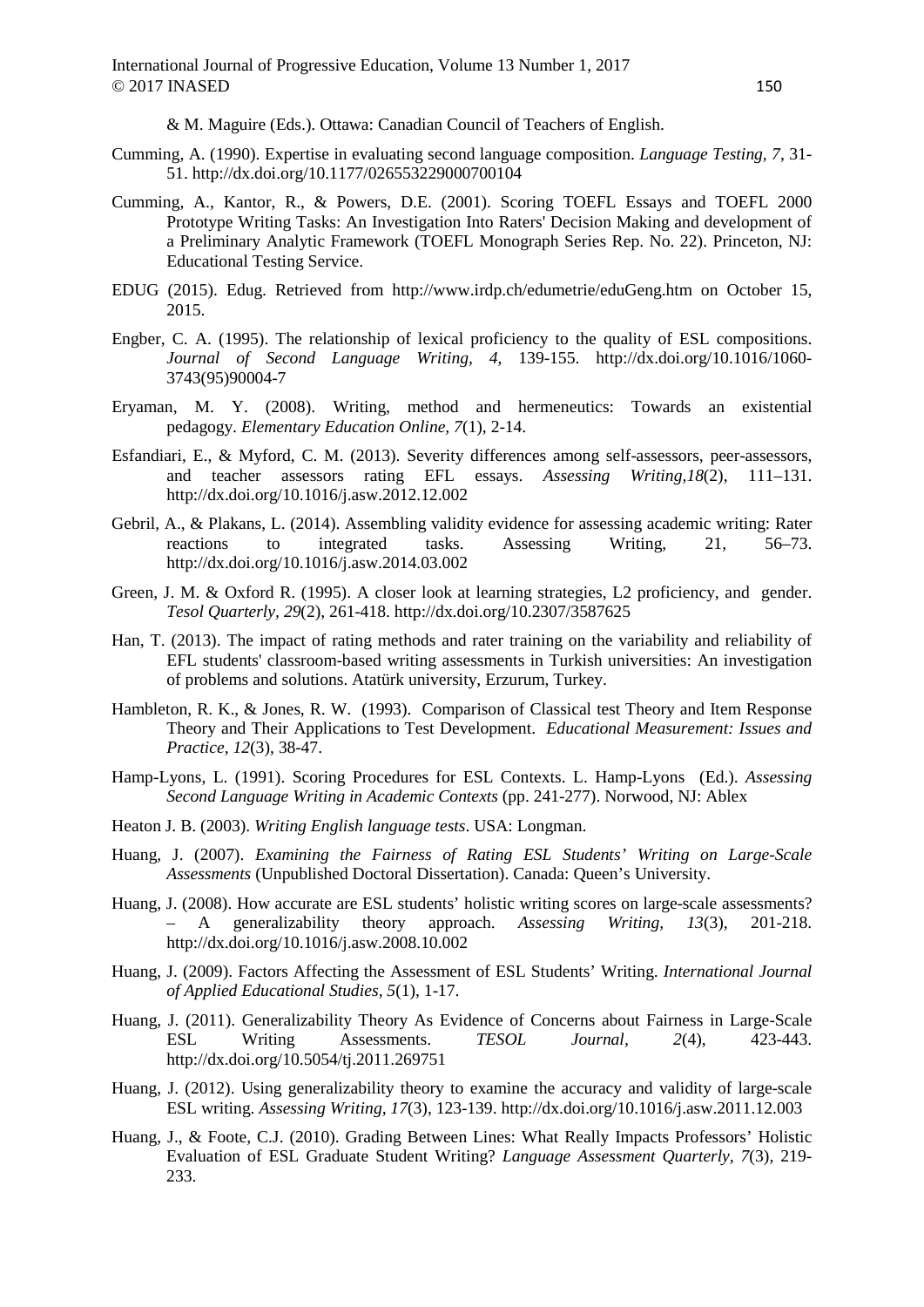- Huang J., Han, T., Tavano, H., & Hairston, L (2014). Using generalizability theory to examine the impact of essay quality on ESOL writing assessment- A Turkish case study. China- US Education, 3, 3-20.
- Knoch, U., (2011). Rating scales for diagnostic assessment of writing: What should they look like and where should the criteria come from?. *Assessing Writing,16*(2), 81-96. http://dx.doi.org/10.1016/j.asw.2011.02.003
- Kobrin, J. L., Deng, H., & Shaw, E. J. (2011). The association between sat prompt characteristics, response features, and essay scores. *Assessing Writing, 16*,154–169. http://dx.doi.org/10.1016/j.asw.2011.01.001
- Lee, Y.-W., & Kantor, R. (2005). *Dependability of new ESL Writing Test Scores: Evaluating Prototype Tasks and Alternative Rating Schemes* (TOEFL Monograph No. MS-31). Princeton, NJ: ETS.
- Lim, G. S. (2009). Prompt and rater effect in second language writing performance assesment. (Doctoral dissertation, The University of Michigan). Retrieved from http://deepblue.lib.umich.edu on March 23, 2015
- Matt G. E. & Sklar M. (2015). Generalizability theory. *International Encyclopedia of the Social & Behavioral Sciences*, 9, 834-838. http://dx.doi.org/10.1016/B978-0-08-097086-8.44027-4
- Mendelsohn, D., & Cumming, A. (1987). Professors' Ratings of Language Use and Rhetorical Organization in ESL Compositions. *TESL Canada Journal, 5*, 9-26.
- Rezaei, A. R., & Lovorn, M. (2010). Reliability and validity of rubrics for assessment through writing. *Assessing Writing,15*(1) , 18-39. http://dx.doi.org/10.1016/j.asw.2010.01.003
- Rindskopf D., (2015). Reliability: Measurement*. International Encyclopedia of the Social & Behavioral Sciences, 20,* 248-252. http://dx.doi.org/10.1016/B978-0-08-097086-8.44050-X
- Russikoff, K. A. (1995). *A Comparison of Writing Criteria: Any Differences?,* [Proceeding]. *Paper Presented at the Annual Meeting of the Teachers of English to Speakers of Other languages*, Long Beach: CA.
- Saeidi, M., & Semiyari, S. R. (2011). The impact of rating methods and task types on EFL learners' writing scores. *Journal of English Studies,* 1(4), 59-68.Retrieved from http://www.sid.ir on March 25, 2015
- Sakyi, A. (2000). Validation of holistic rating for ESL writing assessment: How raters evaluate ESL compositions. In A. Kunnan (Ed.), *Fairness and validation in language assessment* (pp. 129- 152). Cambridge: Cambridge University Press.
- Shavelson, R.J., & Webb, N.M. (1991). *Generalizability Theory: A Premier*. Newbury Park, CA: Sage.
- Shi, L. (2001). Native- and Nonnative-Speaking EFL Teachers' Evaluation of Chinese Students' English Writing. *Language Testing, 18*(3), 303-325.
- Song, B., & Caruso, I. (1996). Do English and ESL Faculty Differ in Evaluating the Essays of Native English-Speaking, and ESL Students? *Journal of Second Language Writing, 5*, 163-182. http://dx.doi.org/10.1016/S1060-3743(96)90023-5
- Steyer R. (2001). Classical (psychometric) test theory. *International Encyclopedia of the Social & Behavioral Sciences,* 3, 1955-1962. http://dx.doi.org/10.1016/B978-0-08-097086-8.44006-7
- Vaughan, C. (1991). Holistic Assessment: What Goes on in the Raters' Minds?, L. Hamp-Lyons (Ed.).*Assessing Second Language Writing in Academic Contexts* (pp. 111-126). Norwood, NJ: Ablex.
- Weigle, S. C. (1994). Effects of training on raters of ESL compositions. *Language Testing, 11*, 197- 223. http://dx.doi.org/10.1177/026553229401100206